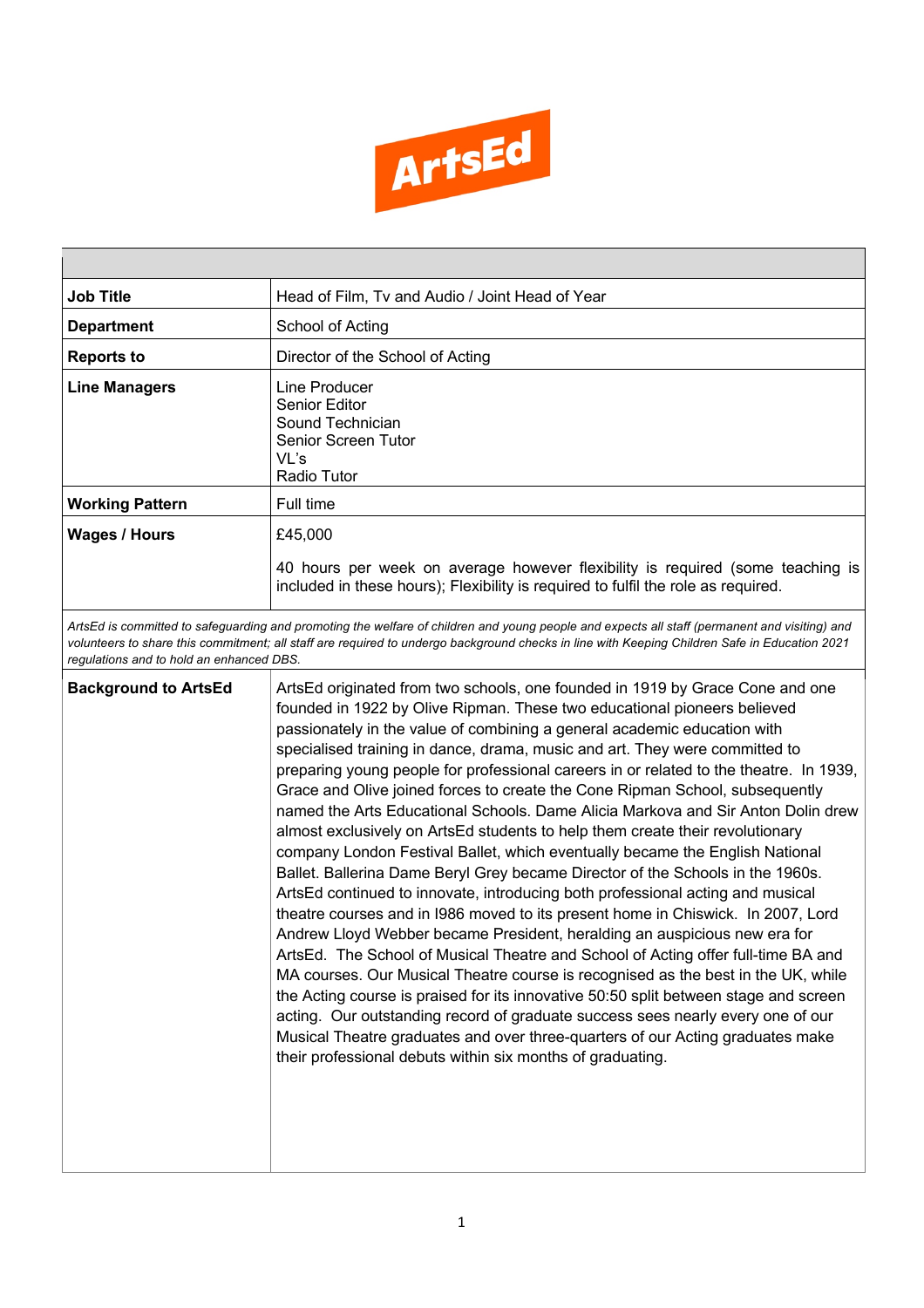| Summary of the role:                          | The Head of Film, TV and Audio is responsible for:                                                                                                                                                                                                                                                                                                                                                                                                                                                                                                                                                                                                                                                                                                                                                                                                                                                                                                                                                                                                                                                                                                                                                                                                                                                                                                                                                                                                                                                                                                                                                                                                                                                                                                                                     |  |  |  |
|-----------------------------------------------|----------------------------------------------------------------------------------------------------------------------------------------------------------------------------------------------------------------------------------------------------------------------------------------------------------------------------------------------------------------------------------------------------------------------------------------------------------------------------------------------------------------------------------------------------------------------------------------------------------------------------------------------------------------------------------------------------------------------------------------------------------------------------------------------------------------------------------------------------------------------------------------------------------------------------------------------------------------------------------------------------------------------------------------------------------------------------------------------------------------------------------------------------------------------------------------------------------------------------------------------------------------------------------------------------------------------------------------------------------------------------------------------------------------------------------------------------------------------------------------------------------------------------------------------------------------------------------------------------------------------------------------------------------------------------------------------------------------------------------------------------------------------------------------|--|--|--|
|                                               | Running of the film department and all screen work across BA, Foundation and<br>$\bullet$<br>MA.                                                                                                                                                                                                                                                                                                                                                                                                                                                                                                                                                                                                                                                                                                                                                                                                                                                                                                                                                                                                                                                                                                                                                                                                                                                                                                                                                                                                                                                                                                                                                                                                                                                                                       |  |  |  |
|                                               | All filmed content: Showreels and Films. As well as single camera filmed theatre<br>$\bullet$<br>/studio plays.                                                                                                                                                                                                                                                                                                                                                                                                                                                                                                                                                                                                                                                                                                                                                                                                                                                                                                                                                                                                                                                                                                                                                                                                                                                                                                                                                                                                                                                                                                                                                                                                                                                                        |  |  |  |
|                                               | Teaching a variety of modules.<br>$\bullet$                                                                                                                                                                                                                                                                                                                                                                                                                                                                                                                                                                                                                                                                                                                                                                                                                                                                                                                                                                                                                                                                                                                                                                                                                                                                                                                                                                                                                                                                                                                                                                                                                                                                                                                                            |  |  |  |
|                                               | Line managing departmental staff.<br>٠                                                                                                                                                                                                                                                                                                                                                                                                                                                                                                                                                                                                                                                                                                                                                                                                                                                                                                                                                                                                                                                                                                                                                                                                                                                                                                                                                                                                                                                                                                                                                                                                                                                                                                                                                 |  |  |  |
|                                               | The budget.<br>٠                                                                                                                                                                                                                                                                                                                                                                                                                                                                                                                                                                                                                                                                                                                                                                                                                                                                                                                                                                                                                                                                                                                                                                                                                                                                                                                                                                                                                                                                                                                                                                                                                                                                                                                                                                       |  |  |  |
|                                               | Promoting and safeguarding the welfare of young persons for whom you are<br>$\bullet$<br>responsible and with whom you come into contact.                                                                                                                                                                                                                                                                                                                                                                                                                                                                                                                                                                                                                                                                                                                                                                                                                                                                                                                                                                                                                                                                                                                                                                                                                                                                                                                                                                                                                                                                                                                                                                                                                                              |  |  |  |
|                                               |                                                                                                                                                                                                                                                                                                                                                                                                                                                                                                                                                                                                                                                                                                                                                                                                                                                                                                                                                                                                                                                                                                                                                                                                                                                                                                                                                                                                                                                                                                                                                                                                                                                                                                                                                                                        |  |  |  |
| <b>Key Responsibilities:</b><br><b>AUTUMN</b> | Schedule a weekly meeting with the Production team.<br>$\bullet$<br>Cast duologues.<br>$\bullet$<br>Rehearse duologues<br>$\bullet$<br>Co-ordinate pre-production of all showreels with the Line Producer - to include<br>$\bullet$<br>locations, props and costume.<br>Co-ordinate and schedule tech rehearsals with Editor for 3rd years.<br>$\bullet$<br>Schedule the crew and locations with Line Producer.<br>$\bullet$<br>Meet and employ industry professionals for the shoots – Directors, DP's and 1 <sup>st</sup><br>$\bullet$<br>Ad's.<br>Arrange voice, movement or combat support if needed.<br>$\bullet$<br>Arrange for the DPs to see a run through of the Showreels.<br>٠<br>Ensure all risk assessments are completed and licences are paid.<br>$\bullet$<br>Direct all Showreels - One per day for approx. 15 days.<br>$\bullet$<br>Edit Showreels with the Editor and Sound Editor.<br>$\bullet$<br>Liaise with Marketing on all aspects of the Feb screening.<br>$\bullet$<br>Liaise with Radio Tutor on CHBA. (BBC Radio Competition)<br>٠<br>Liaise with Radio Tutor on all voice reels and review.<br>Liaise and support senior screen tutor with 2 <sup>nd</sup> year Location filming.<br>$\bullet$<br>Sign off on all 2 <sup>nd</sup> year Location Filming and provide links to the markers.<br>$\bullet$<br>Liaise with 1 <sup>st</sup> year screen tutors to make sure all course objectives are met.<br>$\bullet$<br>Finalise 6 Original Screenplays for Spring term.<br>$\bullet$<br>Provide written feedback for Showreels to students on process and mark.<br>٠<br>Check all invoices to be processed.<br>٠<br>Take responsibility for the film dept budget and expenditure for the year.<br>٠<br>Assess equipment, replacements, and breakages.<br>٠ |  |  |  |
| <b>SPRING</b>                                 | Complete all postproduction to screening of showreels.<br>$\bullet$<br>Co-ordinate multiple casting sessions and cast 6 short films.<br>٠<br>Organise writers for table reads and complete any final edits.<br>$\bullet$<br>Start pre-production with Line Producer on six short films - Location approval.<br>$\bullet$<br>Meet and employ industry professionals for the shoots - Directors, DP's and 1 <sup>st</sup><br>٠<br>Ads, combat instructors, Production Assistant.<br>Rehearse with all film casts.<br>$\bullet$<br>Arrange voice, movement or combat support if needed.<br>$\bullet$<br>Arrange for the directors and DPs to see a run through of all the films.<br>$\bullet$<br>Coordinate with line producer and students on costumes and props.<br>$\bullet$<br>Ensure all risk assessments are completed and licences/permits are paid.<br>$\bullet$<br>Schedule crew and casts for 6 films with the line producer.<br>$\bullet$<br>Trouble shoot any on set complications.<br>$\bullet$                                                                                                                                                                                                                                                                                                                                                                                                                                                                                                                                                                                                                                                                                                                                                                              |  |  |  |

t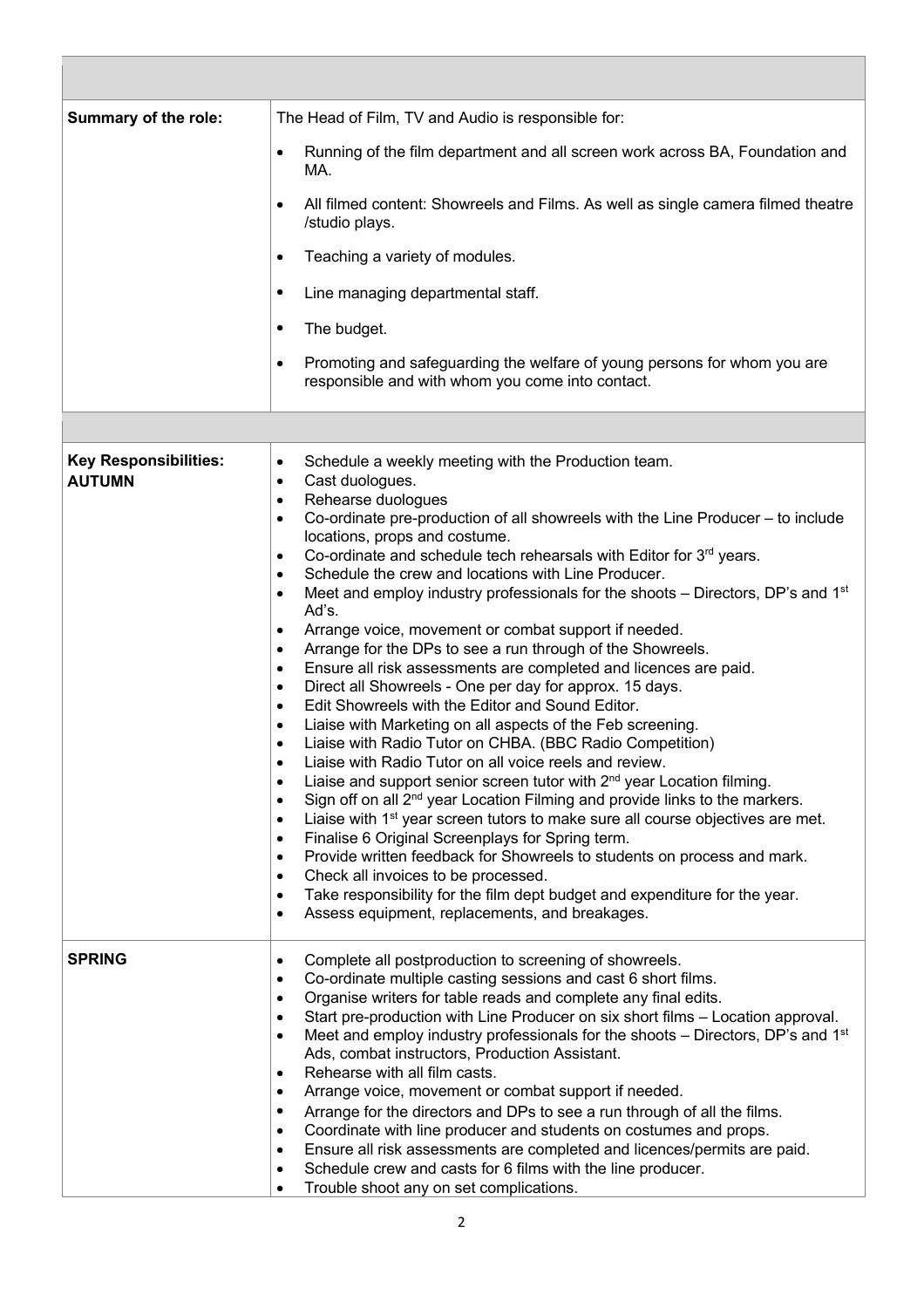|                                                                                                                                             | Arrange Professional Practice for 2 <sup>nd</sup> Years - invite industry professionals in for<br>٠<br>talks and workshops.<br>Liaise with Radio Tutor on CBHA (BBC Radio Competition) and pieces chosen.<br>٠<br>Attend BBC conference if Radio tutor isn't available.<br>٠<br>Check all invoices to be processed and review budget.<br>$\bullet$                                                                                                                                                                                                                                                                                                                                                                                                                                                                                                                                                                                                                                                                                                                                                                                                                                                                                                                                                                                                                                                                                                                                                                |                                |                                                                                    |  |  |
|---------------------------------------------------------------------------------------------------------------------------------------------|-------------------------------------------------------------------------------------------------------------------------------------------------------------------------------------------------------------------------------------------------------------------------------------------------------------------------------------------------------------------------------------------------------------------------------------------------------------------------------------------------------------------------------------------------------------------------------------------------------------------------------------------------------------------------------------------------------------------------------------------------------------------------------------------------------------------------------------------------------------------------------------------------------------------------------------------------------------------------------------------------------------------------------------------------------------------------------------------------------------------------------------------------------------------------------------------------------------------------------------------------------------------------------------------------------------------------------------------------------------------------------------------------------------------------------------------------------------------------------------------------------------------|--------------------------------|------------------------------------------------------------------------------------|--|--|
| <b>SUMMER</b>                                                                                                                               | Oversee the picture lock on the films once the directors have edited.<br>$\bullet$<br>Oversee all postproduction to screening of six Original Screenplays.<br>$\bullet$<br>Liaise with Marketing on all aspects of the June screening.<br>$\bullet$<br>Liaise with the Cinema on delivery of films.<br>$\bullet$<br>Liaise with line producer about posters for films.<br>$\bullet$<br>Teach 1 <sup>st</sup> year Devising Module.<br>$\bullet$<br>Provide written feedback to students on process and mark.<br>$\bullet$<br>Finalise the film dept budget and expenditure for the year. Submit to accounting.<br>$\bullet$<br>Stock check, all equipment and replace breakages in consultation with picture<br>$\bullet$<br>editor and sound technician.<br>Arrange pat test for September.<br>$\bullet$<br>Arrange film festivals to be entered.<br>$\bullet$<br>Source duologues for 3 <sup>rd</sup> year Showreels - approx. 15 two-page scripts.<br>٠<br>Connect with potential writers and begin script development for first draft on six<br>$\bullet$<br>short film scripts.                                                                                                                                                                                                                                                                                                                                                                                                                              |                                |                                                                                    |  |  |
| <b>All Staff</b>                                                                                                                            | All staff must promote and safeguard the welfare of children and young persons<br>$\bullet$<br>for who you are responsible and with whom you come into contact.<br>All staff must carry out their responsibilities with due regard to all ArtsEd policies<br>$\bullet$<br>and procedures, ensuring inclusivity, equality of opportunity, and compliance<br>with Health and Safety in the workplace.<br>All staff must respect the confidentiality of data stored electronically and by other<br>$\bullet$<br>means in line with the Data Protection Act.<br>All staff must adhere to the staff Code of Conduct.<br>$\bullet$<br>All staff are required to regularly undertake Safeguarding, Keeping Children Safe<br>$\bullet$<br>in Education, Prevent, and GDPR training and to maintain their own<br>professionalism and job-related knowledge through ongoing CPD.<br>All members of staff are required to be professional, co-operative, and flexible in<br>$\bullet$<br>line with the needs of the post and the school.<br>All Job Descriptions are reviewed annually and will change to reflect the needs<br>٠<br>of the school and the post.<br>ArtsEd is committed to the safety, wellbeing and safeguarding of all pupils and<br>$\bullet$<br>students and expects all staff to share this commitment. Staff in all posts are<br>required to hold a clear, enhanced DBS.<br>You may also be required to undertake such other comparable duties as your<br>٠<br>line manager requires from time to time. |                                |                                                                                    |  |  |
| <b>Person Specification</b>                                                                                                                 |                                                                                                                                                                                                                                                                                                                                                                                                                                                                                                                                                                                                                                                                                                                                                                                                                                                                                                                                                                                                                                                                                                                                                                                                                                                                                                                                                                                                                                                                                                                   | <b>Essential</b><br>/Desirable | <b>Assessment Method</b><br><b>Application/Interview/</b><br><b>Interview Task</b> |  |  |
| Qualifications                                                                                                                              |                                                                                                                                                                                                                                                                                                                                                                                                                                                                                                                                                                                                                                                                                                                                                                                                                                                                                                                                                                                                                                                                                                                                                                                                                                                                                                                                                                                                                                                                                                                   |                                |                                                                                    |  |  |
| Educated to BA or higher in Production/ Directing for Screen and<br>possess similar extensive Industry experience.                          |                                                                                                                                                                                                                                                                                                                                                                                                                                                                                                                                                                                                                                                                                                                                                                                                                                                                                                                                                                                                                                                                                                                                                                                                                                                                                                                                                                                                                                                                                                                   | Е                              | Letter of application and<br>Interview                                             |  |  |
| Knowledge                                                                                                                                   |                                                                                                                                                                                                                                                                                                                                                                                                                                                                                                                                                                                                                                                                                                                                                                                                                                                                                                                                                                                                                                                                                                                                                                                                                                                                                                                                                                                                                                                                                                                   |                                |                                                                                    |  |  |
| Е<br>Understand and have experience directing, producing and teaching.<br>Interview<br>Understand current industry trends and expectations. |                                                                                                                                                                                                                                                                                                                                                                                                                                                                                                                                                                                                                                                                                                                                                                                                                                                                                                                                                                                                                                                                                                                                                                                                                                                                                                                                                                                                                                                                                                                   |                                | Letter of application and                                                          |  |  |